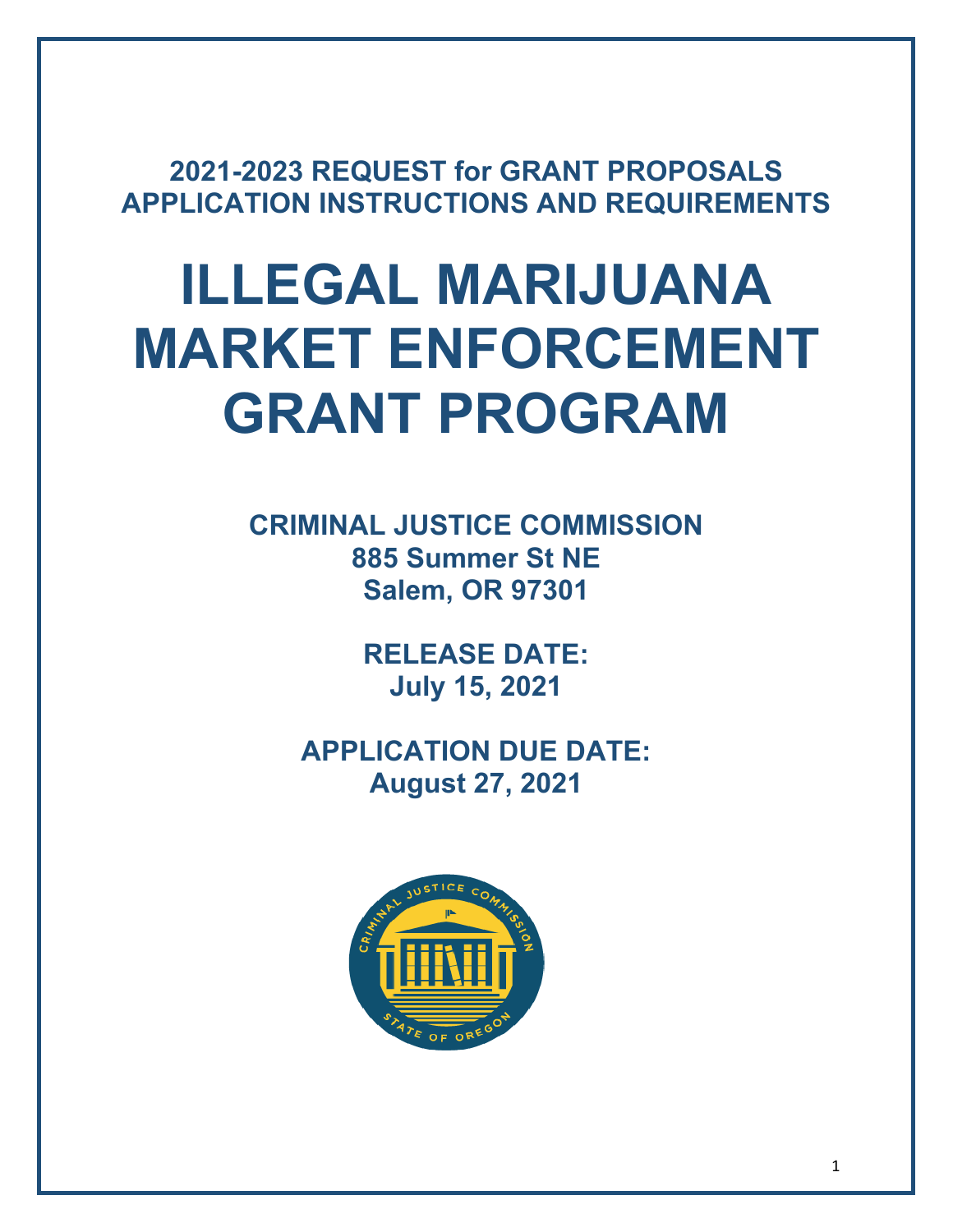## **Contents**

- 1. Overview
- 2. Availability and Duration of Funding
- 3. Grant Program Goals
- 4. Eligible Applications
- 5. Allowable Uses for Award Funds
	- A. Allowable Uses
	- B. Prohibited Uses

## 6. Application Contents

- A. Cover Sheet
- B. Program Narrative Program Description Local Grant Administration Collaborative Efforts
- C. Proposed First-Year Budget
- D. Letter of Support
- 7. How to Apply
- 8. Application Review and Award Decisions
	- A. Application Scoring
	- B. Application Awards
	- C. Award Protests
- 9. Award Conditions
- 10. Monitoring and Reporting
- 11. Grant Suspension or Termination
- 12. Contact Information for Technical Assistance and Questions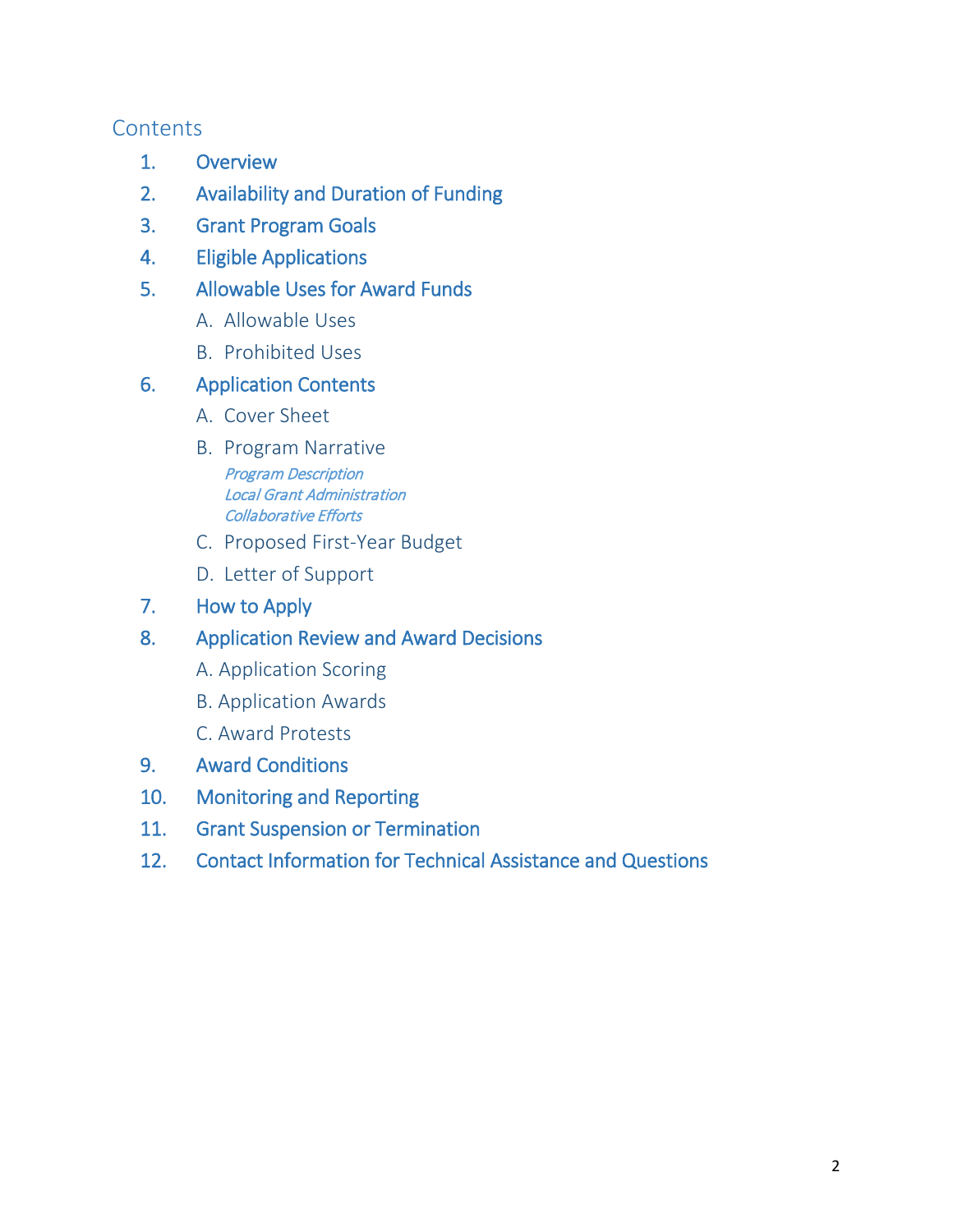## 1. Overview

#### Oregon Criminal Justice Commission

The mission of the Oregon Criminal Justice Commission (CJC) is to improve the legitimacy, efficiency, and effectiveness of state and local criminal justice systems. This agency is tasked with developing and maintaining a state criminal justice policy and a comprehensive long-range plan for a coordinated state criminal justice system that encompasses public safety, offender accountability, crime reduction and prevention, and offender treatment and rehabilitation (ORS 137.656).

#### The Legal vs. Illegal Marijuana Market in Oregon

In 2014, Oregon voters approved [Measure 91,](http://www.oregon.gov/olcc/marijuana/Documents/Measure91.pdf) a ballot measure that legalized the recreational use of marijuana under circumstances and in quantities regulated by the Oregon Liquor Control Commission  $(OLCC).$ <sup>[1](#page-2-0)</sup> Medical marijuana usage has been regulated in Oregon since its legalization in Oregon in 1988. Measure 91 allowed legal possession of limited quantities of marijuana for adults 21 and older in 2015 and allowed retail sales, via OLCC-licensed retailers, in 2016.

Despite legal avenues for purchases and sales of marijuana within Oregon, an illegal marijuana market continues to cause public-safety concerns, including diversion of marijuana to other states, sales of marijuana to underage buyers, cultivation of marijuana on federal property, and enrichment of organized criminal operations. Additionally, illegal market operations can be highly challenging to investigate and, in some circumstances, even more challenging to prosecute, given the difficulty in drawing empirical distinctions between legal and illegal cultivation and distribution, the industry's cashheavy operations, and the added problem that some of the counties most impacted by illegal operations have long seen their public safety systems operate while starkly under-resourced.

#### Grant Origins

In 2018, the Oregon Legislature passed [Senate Bill \(SB\) 1544,](https://olis.leg.state.or.us/liz/2018R1/Downloads/MeasureDocument/SB1544/Enrolled) which created the Illegal Marijuana Market Enforcement Grant Program (grant program) to assist local law enforcement agencies in their efforts to address the illegal marijuana market in Oregon.<sup>[2](#page-2-1)</sup> The CJC is the administering agency for the grant program discussed herein.

#### Grant Guiding Principles

The CJC seeks to administer this grant program with the following guiding principles:

- (1) Adhere to the Legislature's funding four grant funding priorities;
- (2) Improve Oregon's understanding of its illegal marijuana market and the ways in which local law enforcement agencies and prosecutors can best address it;
- (3) Encourage collaboration within and between jurisdictions to address the illegal marijuana market; and
- (4) Track, evaluate, and measure grant-funded program outcomes to improve the program and aid awardees in achieving program success.

<span id="page-2-0"></span> <sup>1</sup> Text of Measure 91[. http://www.oregon.gov/olcc/marijuana/Documents/Measure91.pdf](http://www.oregon.gov/olcc/marijuana/Documents/Measure91.pdf) (2014) (last accessed July 3, 2019).

<span id="page-2-1"></span><sup>2</sup> Oregon Legislature. 79th Assembly, 2018. Senate Committee on Judiciary. SB 1544 §13

<https://olis.leg.state.or.us/liz/2018R1/Downloads/MeasureDocument/SB1544/Enrolled> (last accessed July 3, 2019).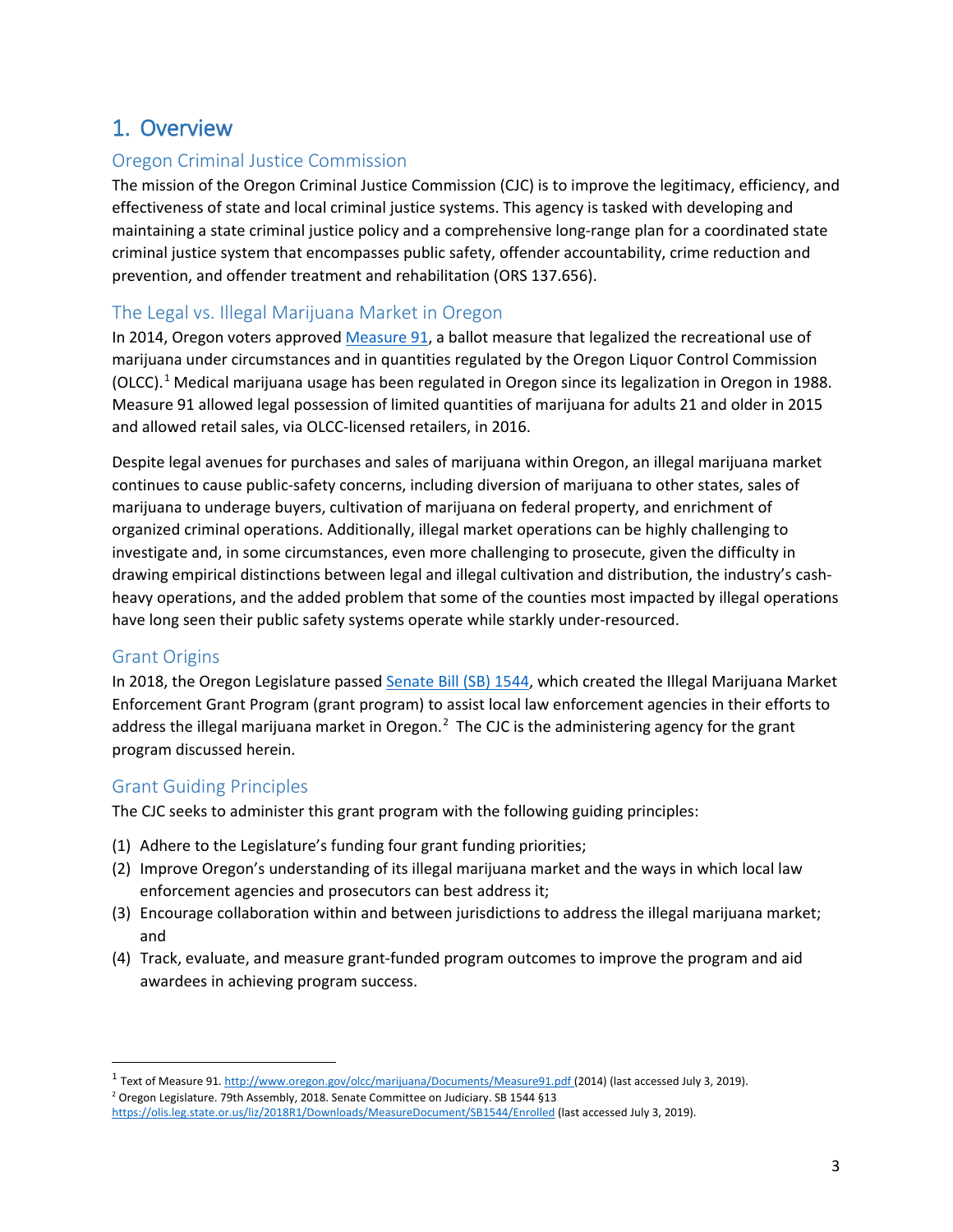# 2. Availability and Duration of Funding

The Legislature allocated approximately \$8.25 million in funding to the grant program. These grant funds are to be dispersed in quarterly increments of \$375,000, beginning July 1, 2018, through October 1, 2023, amounting to approximately \$1.35 million, annually. This funding is intended to support local law enforcement agencies and district attorneys' offices in covering costs incurred in investigating and prosecuting illegal marijuana market operations.

This application is a one-time solicitation, offering support for the grant period **beginning July 1, 2021**  and **ending June 30, 2023**. Applicants will be required to reapply each grant period.

# 3. Grant Program Goals

## Investigation and Prosecution Priorities

The grant program was established specifically to assist cities and counties with the costs incurred by local law enforcement agencies in addressing unlawful marijuana cultivation or distribution operations.<sup>[3](#page-3-0)</sup> The Legislature mandated that the CJC prioritize four enforcement priorities when awarding funding through this grant program. <sup>[4](#page-3-1)</sup> Those four priorities are:

- **(a) Rural areas;**
- **(b) Large-scale operations;**
- **(c) Organized crime; and**
- **(d) Diversion of marijuana outside of Oregon**.

#### Collaboration and Multi-Jurisdictional Impacts

This grant program is competitive. Applicants are encouraged to collaborate with other agencies and submit a single application that demonstrates the greatest possible impact on the illegal marijuana market in light of the criteria described i[n OAR 213-080-0050.](https://secure.sos.state.or.us/oard/viewSingleRule.action?ruleVrsnRsn=249203) This goal may be achieved through proposals for regional or multi-jurisdictional teams, or by way of combining efforts of multiple law enforcement agencies and/or district attorneys' offices, provided that one locality serves as the applicant for administration purposes.

## Measuring Impact —Enforcement Operations Data Tracking & Reporting

The CJC is required to submit a report to the Legislature no later than January 1, 2022, detailing the status and effectiveness of this grant program. Accordingly, grant recipients must track data that demonstrates the impact of the grant funding on their enforcement operations. Data that grant recipients may be required to track could include: felony arrests and felony convictions with an illegalmarijuana nexus, assets seized, and illegal marijuana quantities destroyed. Arrests and convictions with an illegal marijuana nexus need not be cannabis-specific crimes but must be crimes committed in furtherance of illegal marijuana market operations. Grant recipients will be required to periodically report grant-funded interdiction, investigation, or prosecution data to CJC as part of grant reporting.

<span id="page-3-0"></span> <sup>3</sup> SB 1544 §13 (1).

<span id="page-3-1"></span><sup>4</sup> SB 1544 §13 (5)(a-d).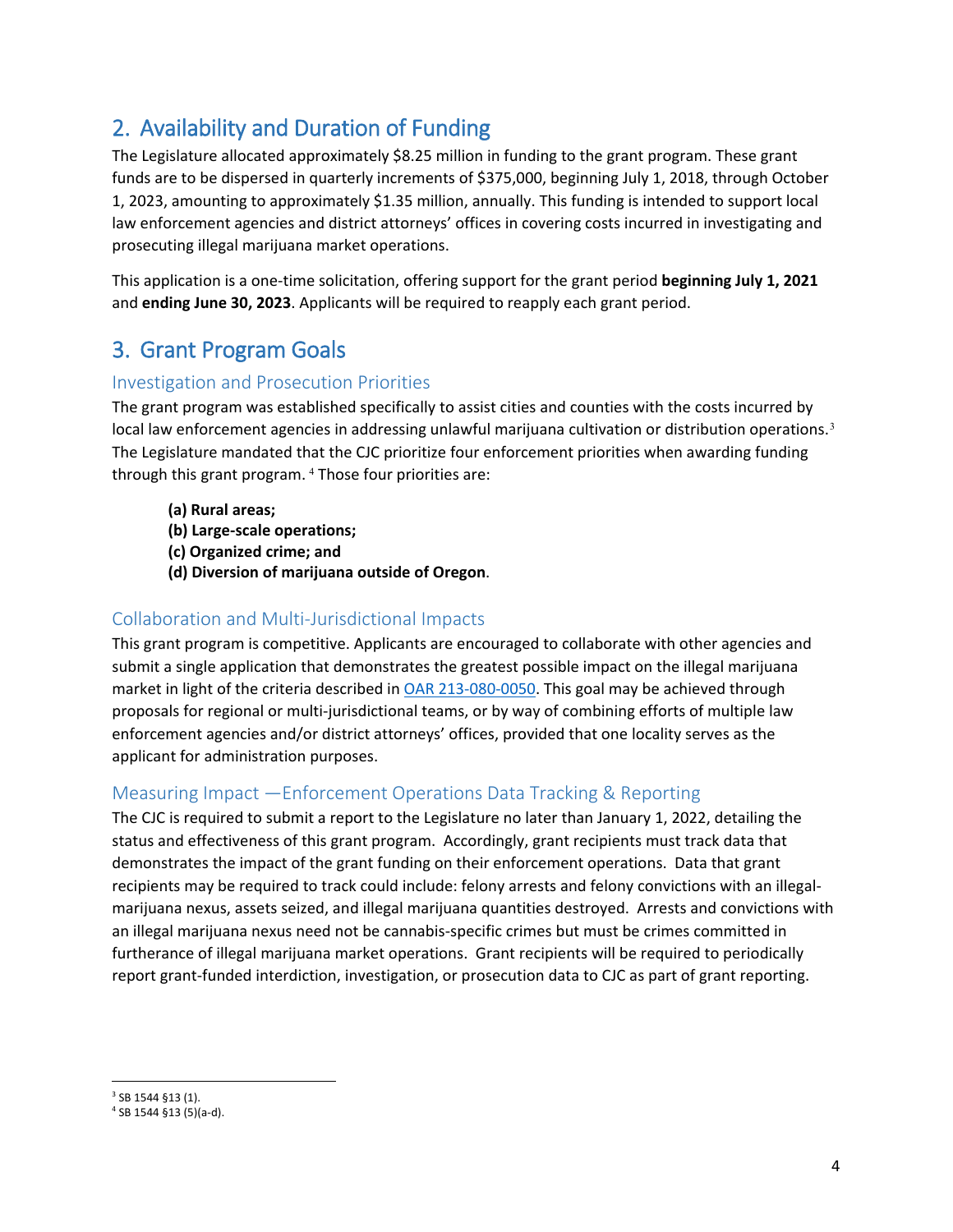# 4. Eligible Applications

## Units of Local Government

Eligible applicants include units of local government, such as cities and counties, and agencies organized under statute, and city or county charter. Cities and counties may apply on behalf of agencies or organizations within their boundaries. Cities and counties who have opted out of recreational marijuana sales may also apply.

# 5. Allowable Uses for Award Funds

#### Allowable Uses

Funding distributed to grant recipients must be spent on costs associated with addressing and prosecuting unlawful marijuana cultivation or distribution operations. Grant program costs may include, but are not limited to, the following:

- **F** Hiring dedicated law enforcement officers or deputy district attorneys to investigate and prosecute illegal marijuana market cases;
- Hiring financial analysts to investigate illegal marijuana market assets and finances;
- Funding attendance at trainings specifically tailored to the program goals of the grant program and that will improve the applicant's ability to address the illegal marijuana market, including reasonable travel costs; or
- Funding specialized equipment or supplies to support illegal marijuana interdiction efforts.
- A maximum of 10 percent of the grant award may be used to cover administrative costs.

#### Prohibited Uses

Grant program funding may not be used for any of the following purposes:

- Purchasing weapons, ammunition, and related equipment normally and routinely provided by the locality;
- **Purchasing Standard clothing and uniforms normally and routinely provided by the locality;**
- **Land acquisition;**
- **Supporting unrelated, existing law enforcement costs;**
- **Lobbying or political activities, including political contributions;**
- **Salary bonuses;**
- **Providing awards for case tips or leads;**
- **Purchasing vehicles normally and routinely provided by the locality to others in the same roles;** or
- **Other unallowable expenses as identified i[n CJC's Grant Management Handbook.](https://www.oregon.gov/cjc/CJC%20Document%20Library/21-23_GMH.pdf)**

# 6. Application Contents

Applications for this grant program must include the following components:

## A. Cover Sheet

*Please include the following in your online application:*

- **Primary applicant contact information**
- **Fiscal contact information**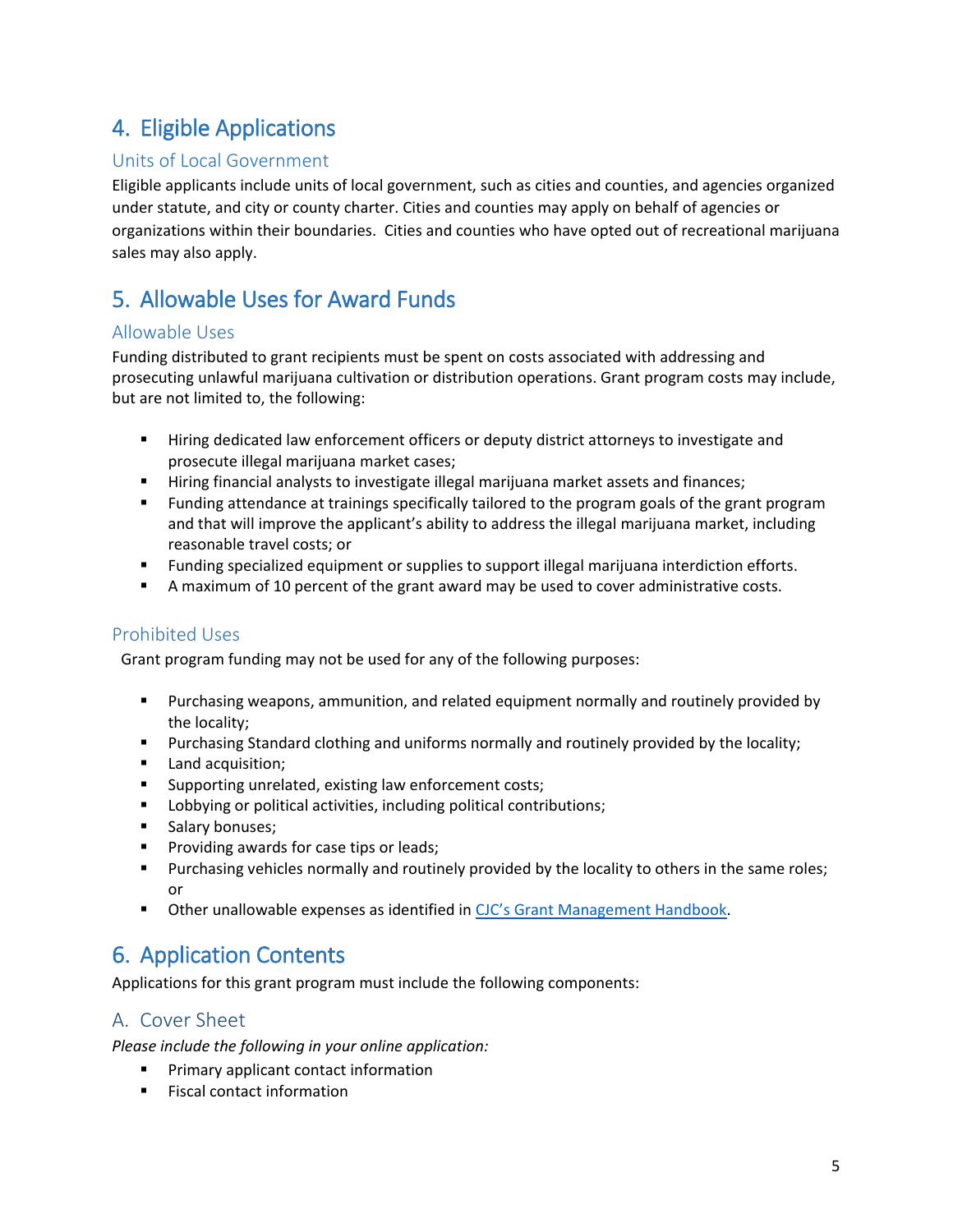■ Indication of ACH/direct deposit preference

## B. Program Narrative

#### *Applicants are required to provide information on the following issues in the online application:*

- 1. Grant Program Description
	- *Local Illegal Marijuana Market Problem Description*
		- $\circ$  Describe the illegal marijuana market problem as it is understood locally. The following elements should be considered:
			- $\star$  Geographic, economic, and/or social conditions that contribute to illegal marijuana cultivation and distribution operations in your jurisdiction and/or regionally;
			- $\star$  Any criminal activity associated with the illegal marijuana market;
			- $\star$  Barriers to investigation or prosecution of illegal marijuana operations; and
			- Any relationship between the legal (recreational and/or medicinal) and illegal marijuana market, to extent known.
		- $\circ$  Describe existing marijuana interdiction, investigation, and prosecution priorities.
		- $\circ$  Describe how grant funds will add capacity to and efficacy of local illegal marijuana market interdiction operations.
	- *Program's Adherence to Legislature's Four Priorities* 
		- $\circ$  Describe how the proposed program will meet the four funding priorities of the grant program (marijuana cultivation and distribution operations in rural areas; large-scale operations; organized crime; and diversion outside of the state)
	- *Data/Metrics Tracking*
		- $\circ$  Describe the methods and means for collecting data on grant-funded operations, including: illegal marijuana market-related felony arrests, asset forfeitures, and prosecutions, and any additional information useful to demonstrate local efficacy of grant funds.

#### 2. Detailed Funding Request Information

- Describe funding needs for the following categories: personnel, contractual/consultant services, equipment, supplies, travel/training, rent/utilities, administrative, and other.
- **Phioritization of each funding request (high, medium, low).**
- 3. Grant Operations
	- *Inter- or Intra-Jurisdictional Collaboration Efforts* describe how grant funds will support law enforcement, district attorneys, and/or other entities within the same jurisdiction or across jurisdictions.
	- *Reporting Responsibilities* identify who will be responsible for reporting required financial and data information to CJC during the grant period.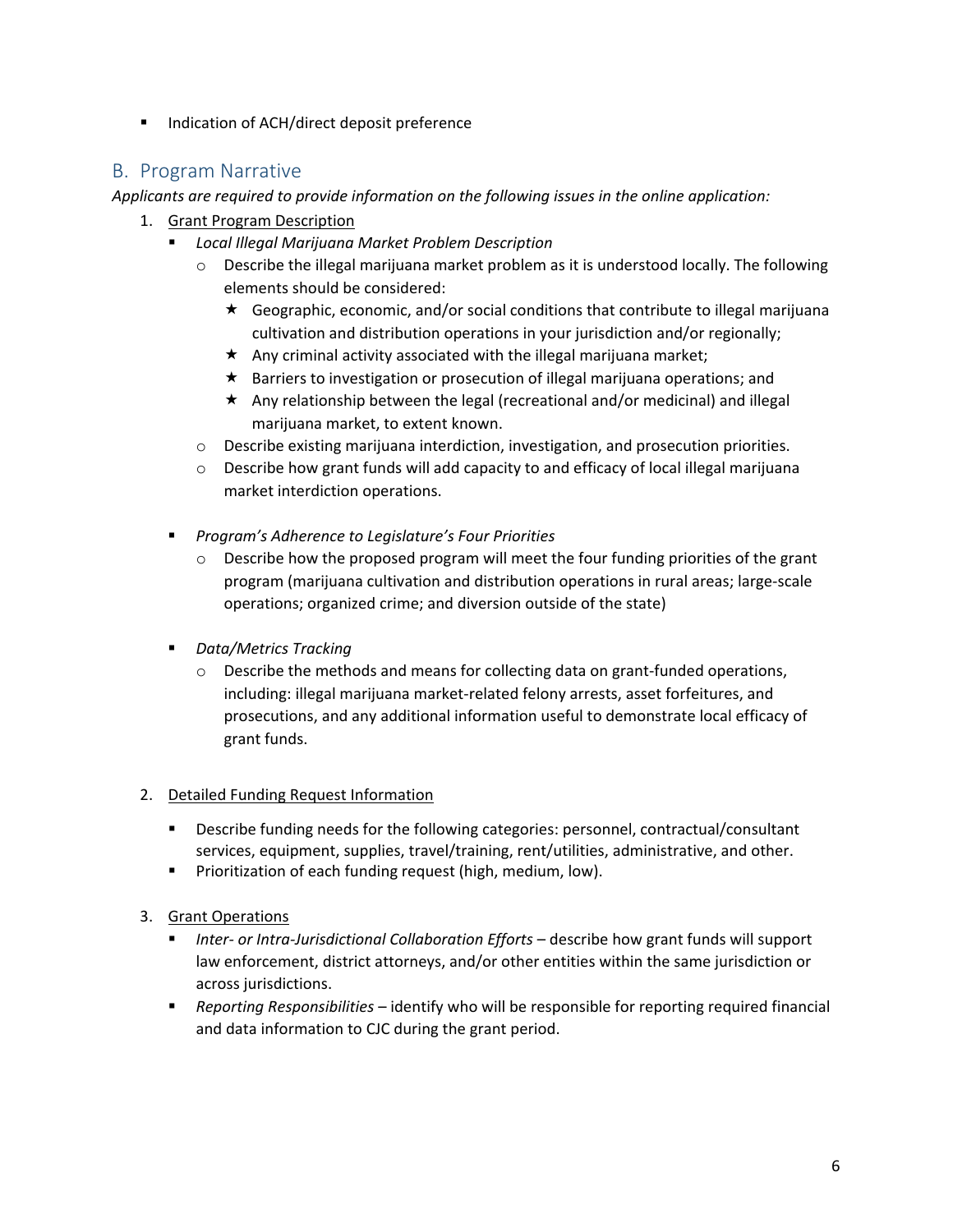## C. Proposed First-Year Budget Worksheet

Applicants must prepare a proposed grant budget spanning the first-year of funding -- July 1, 2021 to June 30, 2023. The budget should clearly show an estimated **monthly** breakdown of costs. Applicants awarded grant funds will be required to submit a secondary budget worksheet for the second year of funding in 2022.

## D. Letter of Support

Each application must contain a signed letter of support from the local governing body (such as the county commission) or a joint letter of support of governing bodies if the application is multijurisdictional.

# 7. How to Apply

## Application Website and Deadline

Applications must be submitted online through the CJC's grant administration website at **[https://cjc](https://cjc-grants.smapply.io/)[grants.smapply.io/](https://cjc-grants.smapply.io/)**. **Applications are due by 1:00 p.m. on Friday, August 27, 2021**. Late applications will not be accepted. Applicants are permitted and encouraged to call CJC staff with questions about how to use the grant website.

# 8. Application Review and Award Decisions

#### A. Review Process

All applications that meet eligibility requirements will be provided to the Grant Review Committee for review and evaluation based on the following criteria:

#### 1. Program Narrative

- o Comprehensiveness of the applicant's description of local problems and priorities.
- $\circ$  Program commitment to the Legislature's four funding priorities (rural areas; large-scale operations; organized crime; and diversion of marijuana outside of the state).
- 2. Detailed Funding Request Information
	- o Completeness of all requested information for funding requests.
- 3. Collaborative Efforts
	- o Comprehensiveness of description of collaborative investigation and prosecution of cases within a jurisdiction or across multiple jurisdictions.
- 4. First-Year Budget
	- o Completeness of proposed first-year grant budget with estimation of monthly costs.

The Advisory Review Panel will recommend applications to the Commissioners for award decisions. Commissioners may approve an application in whole or in part.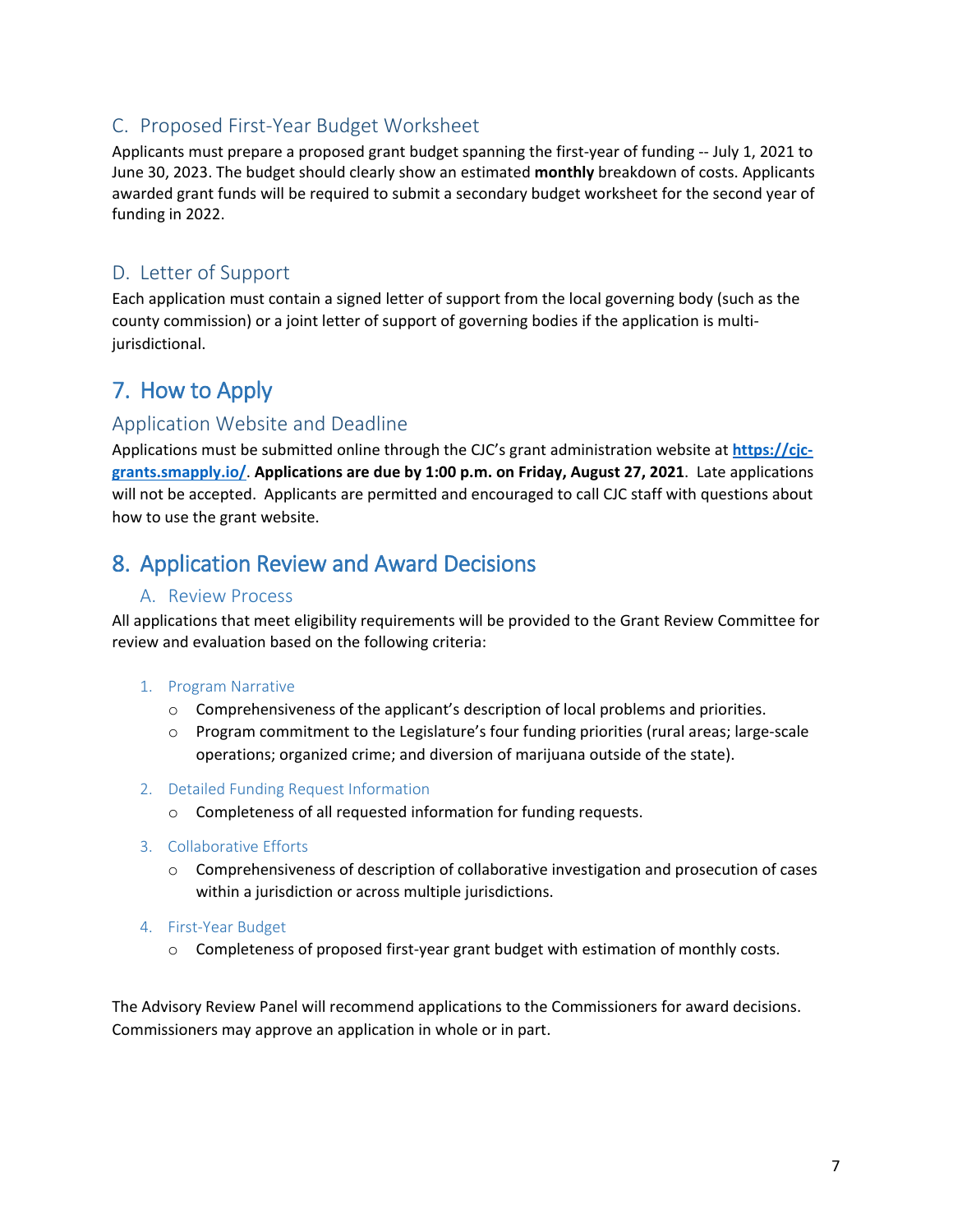## B. Award Decisions

Upon review of the applications, the Grant Review Committee will formulate recommendations. CJC staff will present the committee's recommendations to the Board of Commissioners, who will ultimately make award decisions. Once the Commissioners have made funding decisions, the CJC will issue Intent to Award Notices, Award Letters, and Grant Award Agreements to awardees. Commissioners are expected to make award decisions made at its meeting on October 16, 2019.

## C. Award Protests

If an application is not awarded after efforts to revise the application or for any other reason, the applicant may protest the decision. The affected applicant shall have seven calendar days from the date of the intent to award notice to file a written protest. An applicant is considered affected only if the applicant would be eligible for the award in the event that the protest is successful, and the applicant is protesting for one or more of the following reasons as specified in ORS 279B.410.

Protests must be delivered to the CJC via email or hard copy; reference the RFGP name; identify applicant's name and contact information; be signed by an authorized representative(s); specify the grounds for the protest; and be received within seven calendar days of the intent to award notice. CJC will address all timely submitted protests within 30 days and issue a written decision to any respective applicants. The CJC will not consider protests that do not include the required information.

# 9. Award Conditions

Counties receiving awards must agree to the grant award terms and conditions. CJC may negotiate the terms of the grant award agreement. In the event that mutually agreeable terms cannot be reached within a reasonable time, as judged by CJC, the Commission reserves the right to cancel the award to the applicant.

# 10. Monitoring and Reporting

CJC will monitor whether grantees are operating their programs as described in their approved applications, in addition to program performance and progress toward the program performance objectives. Grantees will be required to submit monthly financial reports and complete semi-annual data reports through the CJC's grant administration website at **<https://cjc-grants.smapply.io/>**. Performance progress will be measured by way of submitted data and program explanations.

In addition to assisting CJC in monitoring grantee programs, progress reports may be used by CJC to assist other agencies undertaking similar programs, to justify continued funding, and to provide information to stakeholders, including the Governor's Office and Oregon State Legislature.

# 11. Grant Suspension or Termination

Following reasonable notice to grantees and attempts to resolve problems informally, CJC may suspend funding in whole or in part, terminate funding, or impose another sanction for any of the following reasons:

- **Failure of the program to comply substantially with the requirements or statutory objectives of** the Grant Program guidelines issued hereunder, or other provisions of state law.
- **Failure of the program to make satisfactory progress toward the approved goals and objectives.**